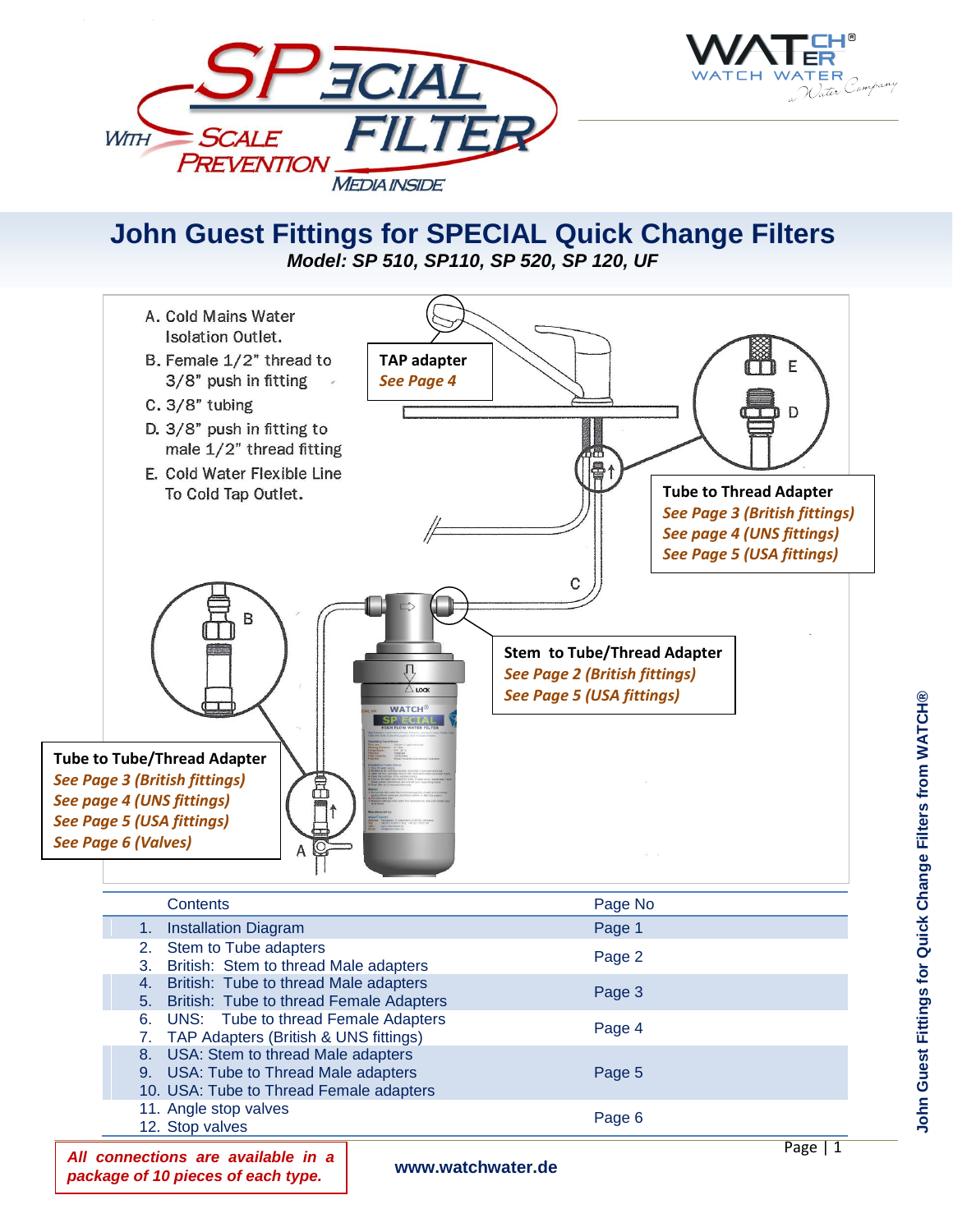

## *All connections are available in a package of 10 pieces of each type.*

# **Tube Connection: Stem (3/8") to Tube Adapter**

|           | <b>Stem Reducer</b>  | Default Tube Outer Diameter: 3/8" (9.5 mm) |                    | <b>Target</b><br><b>Tubing</b> |
|-----------|----------------------|--------------------------------------------|--------------------|--------------------------------|
|           | Model                | <b>Tube Diameter</b>                       | <b>Price/piece</b> | $\emptyset$ 3/16"              |
|           | <b>PI061206S</b>     | $3/16$ " (4.60 mm)                         | 1.25€              |                                |
|           | PI061208S            | $1/4$ " (6.35 mm)                          | 1.54 €             | $01/4$ "                       |
|           | PI061210S            | $5/16$ " (8.00 mm)                         | 1.54 €             | Ø 5/16'                        |
|           |                      | <b>Stem Reducer (Elbow)</b>                |                    |                                |
|           | Model                | <b>Tube Diameter</b>                       | <b>Price/piece</b> | $\emptyset$ 3/16"              |
| $\Lambda$ | <b>PI221206S</b>     | $3/16$ " (4.60 mm)                         | 2.63€              |                                |
|           | PI221208S            | $1/4$ " (6.35 mm)                          | 2.66€              | $01/4$ "                       |
|           | PI221210S            | $5/16$ " (8.00 mm)                         | 1.95€              | $\emptyset$ 5/16"              |
|           | <b>Stem Expander</b> |                                            |                    |                                |
|           | <b>Model</b>         | <b>Tube Diameter</b>                       | price/piece        |                                |
|           | PI131216S            | $1/2$ " (12.70 mm)                         | 1.60 €             | $\frac{6}{2}$ 1/2"             |
|           |                      |                                            |                    |                                |

# **Stem Adapters: Stem (3/8") to Thread Male Adapter**

|  | <b>Cross Threading</b><br><b>Model</b><br><b>PI051202S</b><br>PI051203S | Ø Thread BSTP<br>$1/4$ " (6.35 mm)<br>3/8" (9.50 mm)                            | <b>Price/piece</b><br>1.10€<br>1.32€ | www |
|--|-------------------------------------------------------------------------|---------------------------------------------------------------------------------|--------------------------------------|-----|
|  | <b>Parallel Threading</b><br><b>Model</b><br>PI051212S<br>PI051213S     | Ø Thread BSP<br>$1/4$ " (6.35 mm)<br>$3/8$ " (9.50 mm)                          | <b>Price/piece</b><br>1.12€<br>1.13€ |     |
|  | <b>Model</b><br><b>PI0512E5S</b><br><b>PI0512E6S</b>                    | <b>British Nippel connection</b><br>Ø Thread BSW<br>$1/2" - 24$<br>$9/16" - 24$ | <b>Price/piece</b><br>1.15€<br>1.15€ |     |

*All connections are available in a package of 10 pieces of each type.*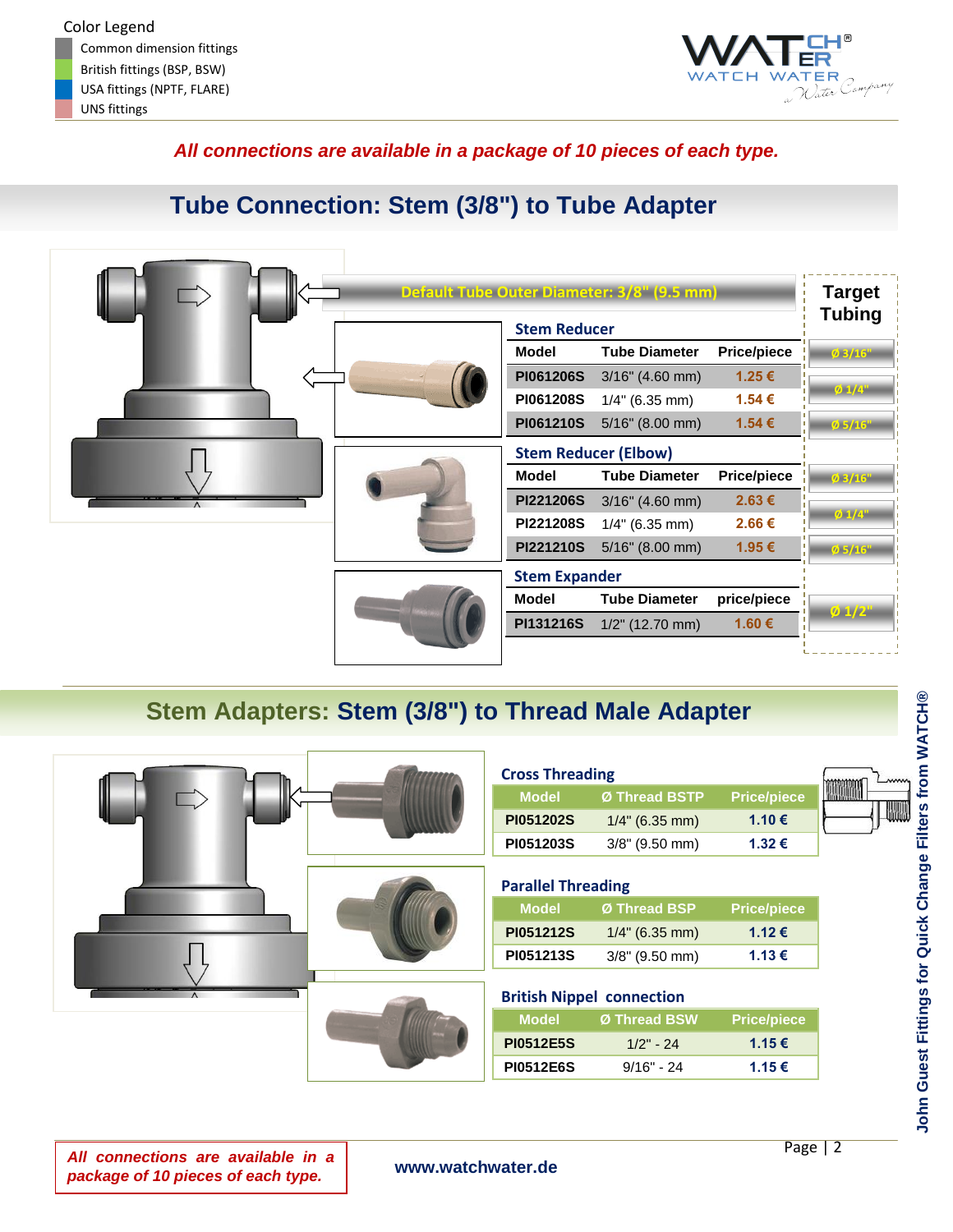Common dimension fittings British fittings (BSP, BSW) USA fittings (NPTF, FLARE)





# **Male Adapters: Tube (3/8") to Threaded Connections**

|                     | Ø 3/8" |
|---------------------|--------|
|                     |        |
| $\overline{\wedge}$ |        |



| <b>Cross Threading</b> |                   |                    |  |
|------------------------|-------------------|--------------------|--|
| <b>Model</b>           | Ø Thread BSPT     | <b>Price/piece</b> |  |
| PI011202S              | $1/4$ " (6.35 mm) | 1.15€              |  |
| PI011203S              | $3/8$ " (9.50 mm) | 1.15€              |  |

## **Parallel Threading**

| Model            | Ø Thread BSP      | Price/piece |
|------------------|-------------------|-------------|
| <b>PI011212S</b> | $1/4$ " (6.35 mm) | 1.95 €      |
| PI011213S        | $3/8$ " (9.50 mm) | 1.68 €      |



## **British "Nippel" connection**

| Model            | Ø Thread BSW | <b>Price/piece</b> |
|------------------|--------------|--------------------|
| <b>PI0112E5S</b> | $1/2" - 24$  | 1.77 €             |
| <b>PI0112E6S</b> | $9/16" - 24$ | 2.00 €             |

# **Female Adapters: Tube (3/8") to Threaded Connections**





|                   | <b>Parallel Threading (FLAT END)</b> |                    |  |
|-------------------|--------------------------------------|--------------------|--|
| <b>Model</b>      | Ø Thread BSP                         | <b>Price/piece</b> |  |
| PI451213S         | $3/8$ " (9.50 mm)                    | $3.14 \in$         |  |
| <b>PI451214FS</b> | $1/2$ " (12.70 mm)                   | $3.24 \in$         |  |
| <b>PI451215FS</b> | 5/8" (15.90 mm)                      | $3.50 \in$         |  |



## **Parallel Threading (Cone-End)**

| <b>Model</b>         | Ø Thread BSP       | <b>Price/piece</b> |
|----------------------|--------------------|--------------------|
| <b>NCPI451214CS*</b> | $1/2$ " (12.70 mm) | 2.95 €             |
| <b>PI451214CS</b>    | $1/2$ " (12.70 mm) | 3.27€              |
| <b>PI451215CS</b>    | 5/8" (15.90 mm)    | $3.52 \in$         |
| *Small Cone-End      |                    |                    |



| <b>British "Nippel" Connection</b> |                     |
|------------------------------------|---------------------|
| Model                              | <b>Ø Thread RSW</b> |

| Model            | Ø Thread BSW. | <b>Price/piece</b> |
|------------------|---------------|--------------------|
| <b>PI4512E6S</b> | $9/16" - 24$  | 2.00 €             |

**MANA** 

*All connections are available in a package of 10 pieces of each type.*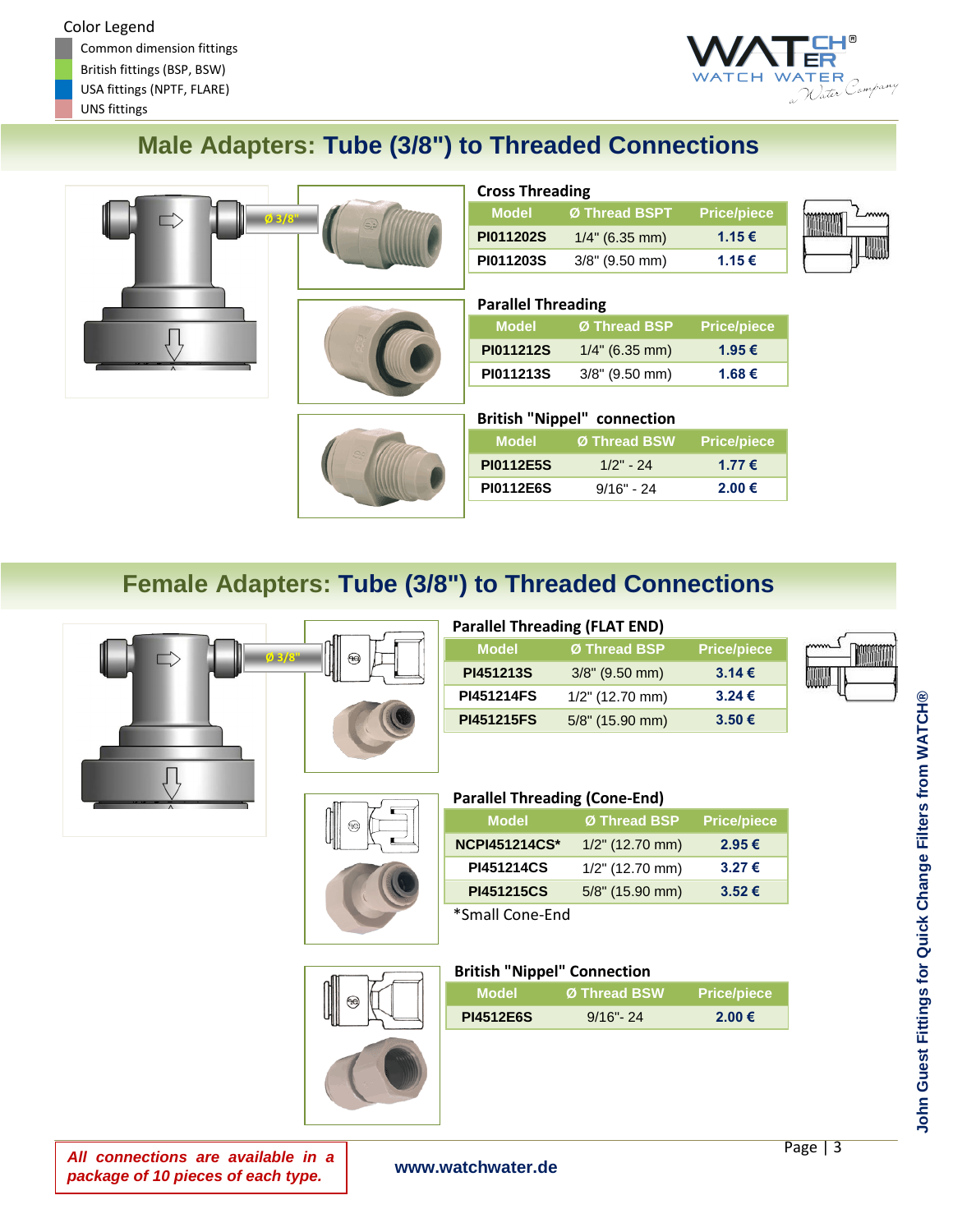

# **Female Adapters: Tube (3/8") to Threaded Connections**



| Ø Thread UNS |                    | mm |
|--------------|--------------------|----|
|              | <b>Price/piece</b> |    |
| $1/2$ "- 16  | 3.13€              |    |
|              |                    |    |
|              |                    |    |



# **Tap Adapter Female Adapters: Tube (3/8") to Threaded Connections**



## **Tap Adapter (Parallel thread)**

| <b>Model</b> | Ø Thread BSP      | <b>Price/piece</b> |
|--------------|-------------------|--------------------|
| CI321214S    | $1/2$ " (6.35 mm) | $2.22 \notin$      |
| CI321216S    | $3/4$ " (6.35 mm) | 2.40€              |
|              |                   |                    |



## **Tap Adapter (Flat-End) (Parallel thread)**

| Ø Thread BSP      | <b>Price/piece</b> |
|-------------------|--------------------|
| $3/4$ " (6.35 mm) | 2.31€              |
|                   | ,. a. ac.  caa,    |

# இ

| <b>Tap Adapter (UNS)</b> |              |                    |
|--------------------------|--------------|--------------------|
| Model                    | Ø Thread UNS | <b>Price/piece</b> |
| CI32112U7S               | $7/16" - 24$ | $2.22 \in$         |
|                          |              |                    |

*All connections are available in a package of 10 pieces of each type.*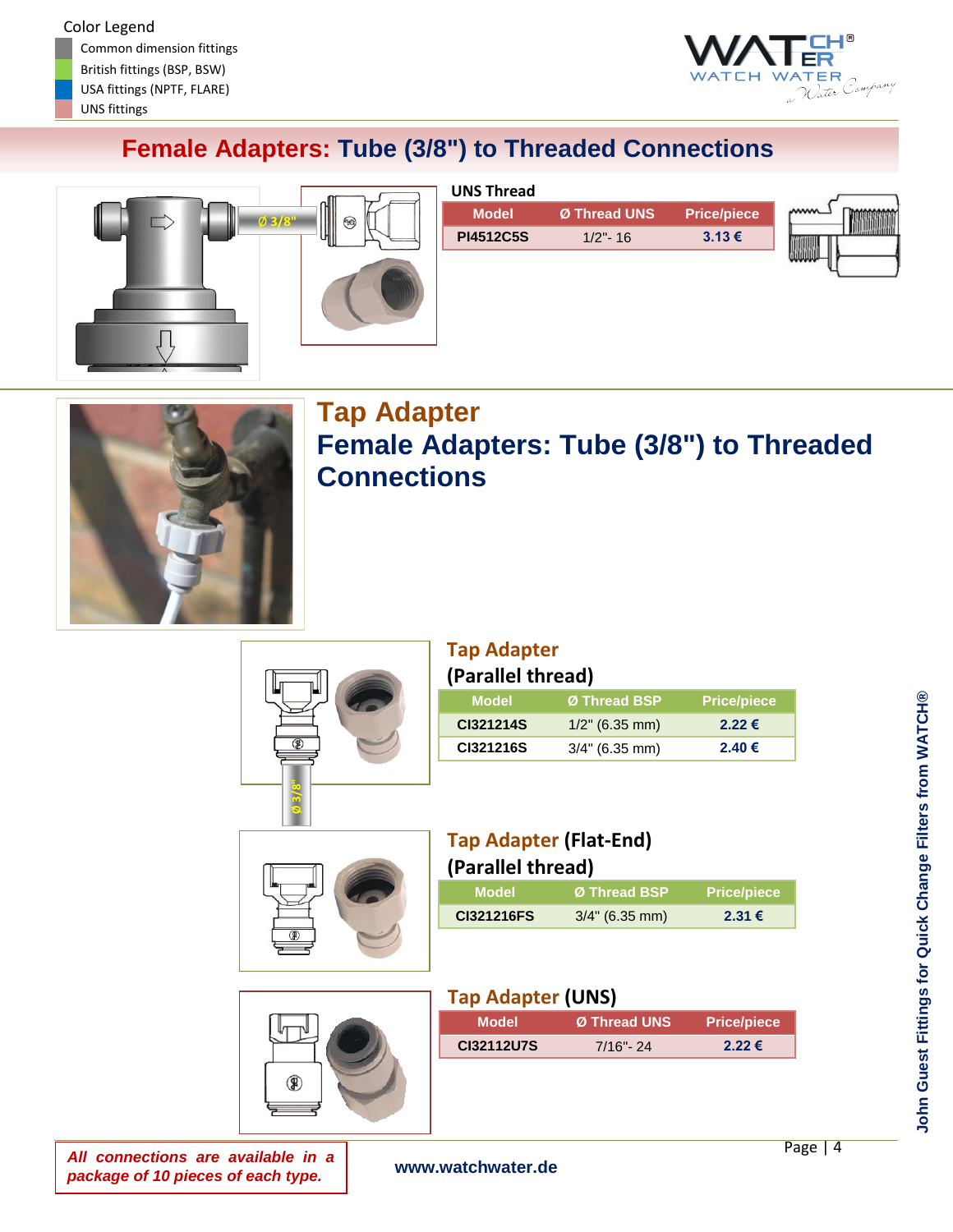Common dimension fittings British fittings (BSP, BSW) USA fittings (NPTF, FLARE) UNS fittings



## *USA Connections*

# **Stem Adapters: Stem (3/8") to Thread Male Adapter**



| <b>NPTF Threading USA</b> |                             |                    |  |
|---------------------------|-----------------------------|--------------------|--|
| <b>Model</b>              | ≀Ø Thread NPTF <sup>।</sup> | <b>Price/piece</b> |  |
| PI051222S                 | $1/4$ " (6.35 mm)           | $0.95 \in$         |  |
| PI051223S                 | $3/8$ " (9.50 mm)           | 1.07 €             |  |

# **Male Adapters: Tube (3/8") to Threaded Connections**



| <b>USA "Flare" Thread</b> |                    |                    |
|---------------------------|--------------------|--------------------|
| <b>Model</b>              | Ø Thread MFL       | <b>Price/piece</b> |
| <b>PI0112F4S</b>          | $1/4$ " (6.35 mm)  | 1.41 €             |
| <b>PI0112F5S</b>          | $5/16$ " (8.00 mm) | 2.67€              |
| <b>PI0112F6S</b>          | $3/8$ " (9.50 mm)  | 1.87€              |
| <b>PI0112F8S</b>          | $1/2$ " (12.70 mm) | 2.66€              |

| <b>USA "NPTF" Thread</b> |                    |                    |
|--------------------------|--------------------|--------------------|
| <b>Model</b>             | Ø Thread NPTF      | <b>Price/piece</b> |
| PI011221S                | $1/8$ " (3.175 mm) | 1.71 €             |
| PI011222S                | $1/4"$ (6.35 mm)   | 1.82€              |
| PI011223S                | $3/8$ " (9.50 mm)  | 1.87€              |
| PI011224S                | 1/2" (12.70 mm)    | 2.72€              |

# **Female Adapters: Tube (3/8") to Threaded Connections**



| <b>USA "Flare" Thread</b> |                   |                    |  |
|---------------------------|-------------------|--------------------|--|
| <b>Model</b>              | Ø Thread FFL      | <b>Price/piece</b> |  |
| <b>PI4512F4S</b>          | $1/4$ " (6.35 mm) | 1.93 €             |  |
| <b>PI4512F6S</b>          | $3/8$ " (9.50 mm) | 2.22€              |  |

## **USA "NPTF" Thread**

| <b>Model</b>     | Ø Thread NPTF     | <b>Price/piece</b> |
|------------------|-------------------|--------------------|
| <b>PI451222S</b> | $1/4$ " (6.35 mm) | 2.13€              |

**John Guest Fittings for Quick Change Filters from WATCH®**

John Guest Fittings for Quick Change Filters from WATCH®

*All connections are available in a package of 10 pieces of each type.*

**www.watchwater.de**